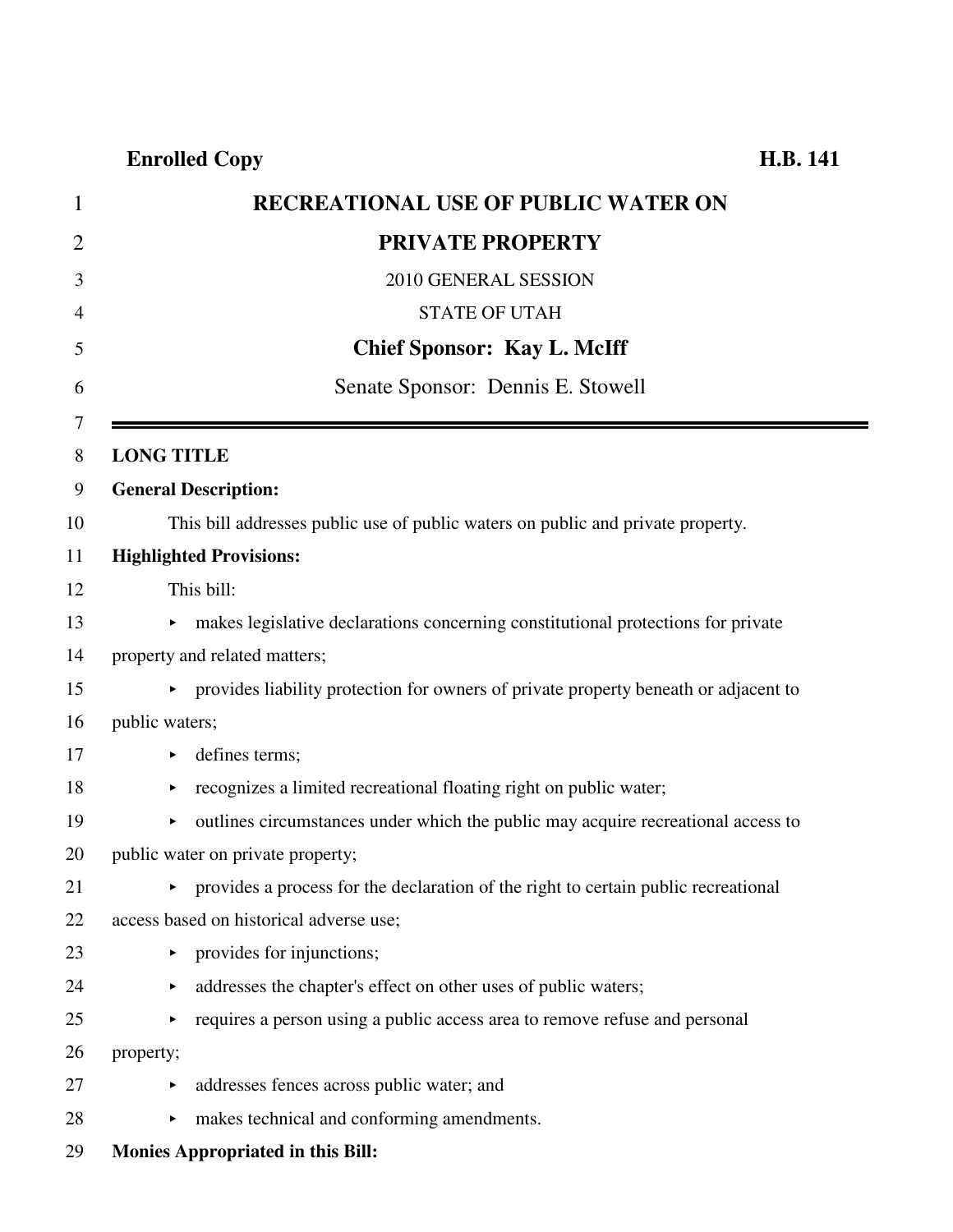### **H.B. 141**

| <b>Enrolled Copy</b> |  |
|----------------------|--|
|----------------------|--|

≡

| 30       | None                                                                                        |
|----------|---------------------------------------------------------------------------------------------|
| 31       | <b>Other Special Clauses:</b>                                                               |
| 32       | This bill provides an effective date.                                                       |
| 33       | <b>Utah Code Sections Affected:</b>                                                         |
| 34       | <b>AMENDS:</b>                                                                              |
| 35       | 57-14-4, as last amended by Laws of Utah 1997, Chapter 62                                   |
| 36       | 73-1-1, Utah Code Annotated 1953                                                            |
| 37       | <b>ENACTS:</b>                                                                              |
| 38       | 73-29-101, Utah Code Annotated 1953                                                         |
| 39       | <b>73-29-102, Utah Code Annotated 1953</b>                                                  |
| 40       | 73-29-103, Utah Code Annotated 1953                                                         |
| 41       | <b>73-29-201</b> , Utah Code Annotated 1953                                                 |
| 42       | <b>73-29-202, Utah Code Annotated 1953</b>                                                  |
| 43       | <b>73-29-203</b> , Utah Code Annotated 1953                                                 |
| 44       | <b>73-29-204, Utah Code Annotated 1953</b>                                                  |
| 45       | 73-29-205, Utah Code Annotated 1953                                                         |
| 46       | <b>73-29-206, Utah Code Annotated 1953</b>                                                  |
| 47       | <b>73-29-207, Utah Code Annotated 1953</b>                                                  |
| 48       | <b>73-29-208</b> , Utah Code Annotated 1953                                                 |
| 49       | REPEALS AND REENACTS:                                                                       |
| 50       | 57-14-1, as last amended by Laws of Utah 1997, Chapter 62                                   |
| 51<br>52 | Be it enacted by the Legislature of the state of Utah:                                      |
| 53       | Section 1. Section 57-14-1 is repealed and reenacted to read:                               |
| 54       | 57-14-1. Legislative purpose.                                                               |
| 55       | This chapter's purpose is to limit the liability of public and private land owners toward   |
| 56       | a person entering the owner's land as a trespasser or for recreational purposes, whether by |
|          |                                                                                             |

57 permission or by operation of Title 73, Chapter 29, Public Waters Access Act.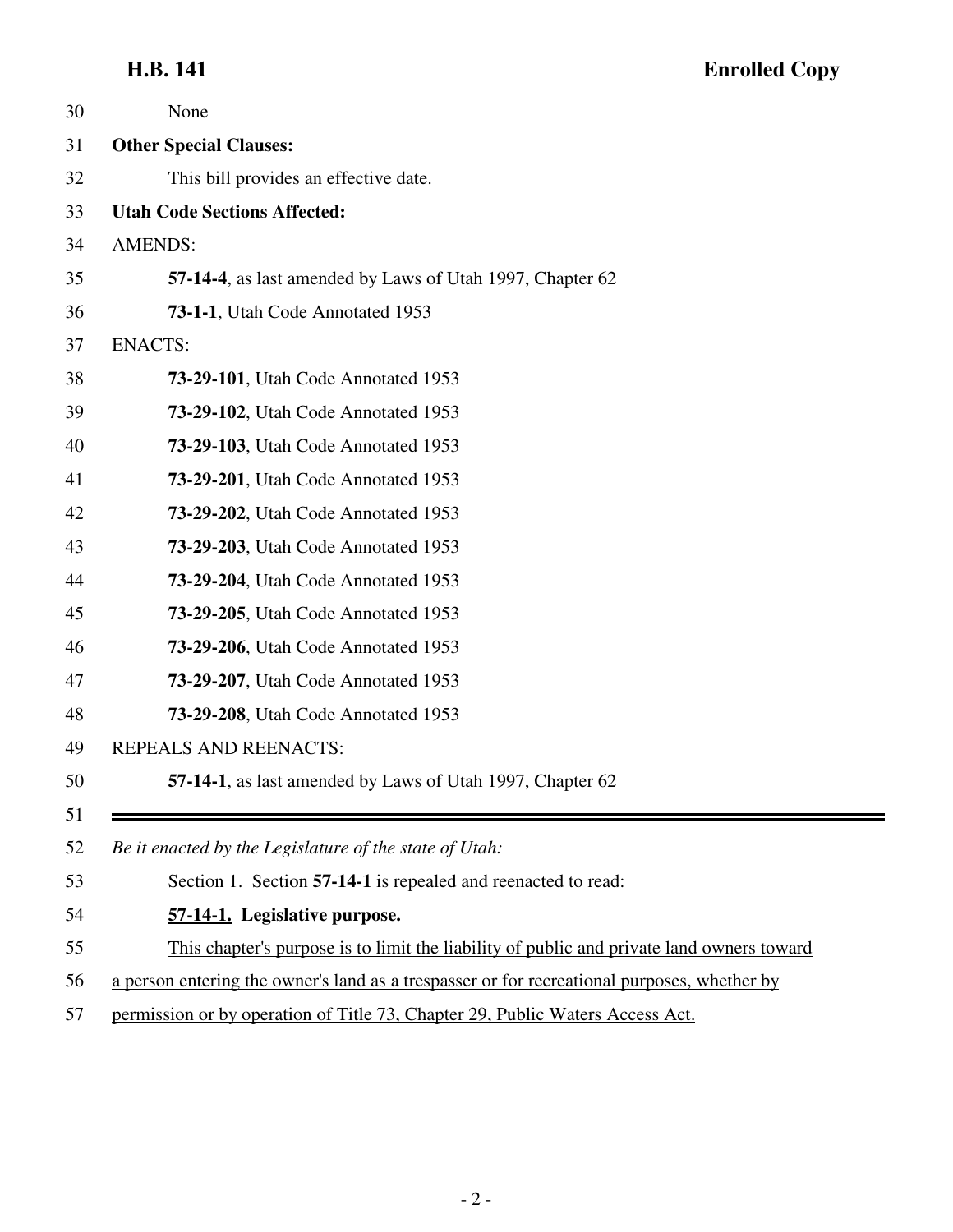| 58 | Section 2. Section 57-14-4 is amended to read:                                                             |
|----|------------------------------------------------------------------------------------------------------------|
| 59 | 57-14-4. Use of private land without charge -- Effect.                                                     |
| 60 | $(1)$ Except as provided in Subsection 57-14-6(1), an owner of land who either directly                    |
| 61 | or indirectly invites or permits without charge or for a nominal fee of not more than \$1 per              |
| 62 | year any person to use the land for any recreational purpose, or an owner of a public access               |
| 63 | area open to public recreational access under Title 73, Chapter 29, Public Waters Access Act,              |
| 64 | does not thereby:                                                                                          |
| 65 | $[\text{+}]$ (a) make any representation or extend any assurance that the premises are safe                |
| 66 | for any purpose;                                                                                           |
| 67 | $[\frac{1}{2}]$ (b) confer upon the person the legal status of an invitee or licensee to whom a            |
| 68 | duty of care is owed;                                                                                      |
| 69 | $[\left(\frac{1}{2}\right)]$ (c) assume responsibility for or incur liability for any injury to persons or |
| 70 | property caused by an act or omission of the person or any other person who enters upon the                |
| 71 | land; or                                                                                                   |
| 72 | $[\frac{4}{4}]$ (d) owe any duty to curtail the owner's use of his land during its use for                 |
| 73 | recreational purposes.                                                                                     |
| 74 | (2) This section applies to the relationship between an owner of land and a trespasser.                    |
| 75 | Section 3. Section 73-1-1 is amended to read:                                                              |
| 76 | 73-1-1. Waters declared property of public.                                                                |
| 77 | (1) All waters in this state, whether above or under the ground are hereby declared to                     |
| 78 | be the property of the public, subject to all existing rights to the use thereof.                          |
| 79 | (2) The declaration of public ownership of water in Subsection (1) does not create or                      |
| 80 | recognize an easement for public recreational use on private property.                                     |
| 81 | (3) The Legislature shall govern the use of public water for beneficial purposes, as                       |
| 82 | limited by constitutional protections for private property.                                                |
| 83 | (4) The right of the public to use public water for recreational purposes is governed by                   |
| 84 | Chapter 29, Public Waters Access Act.                                                                      |

85 Section 4. Section **73-29-101** is enacted to read: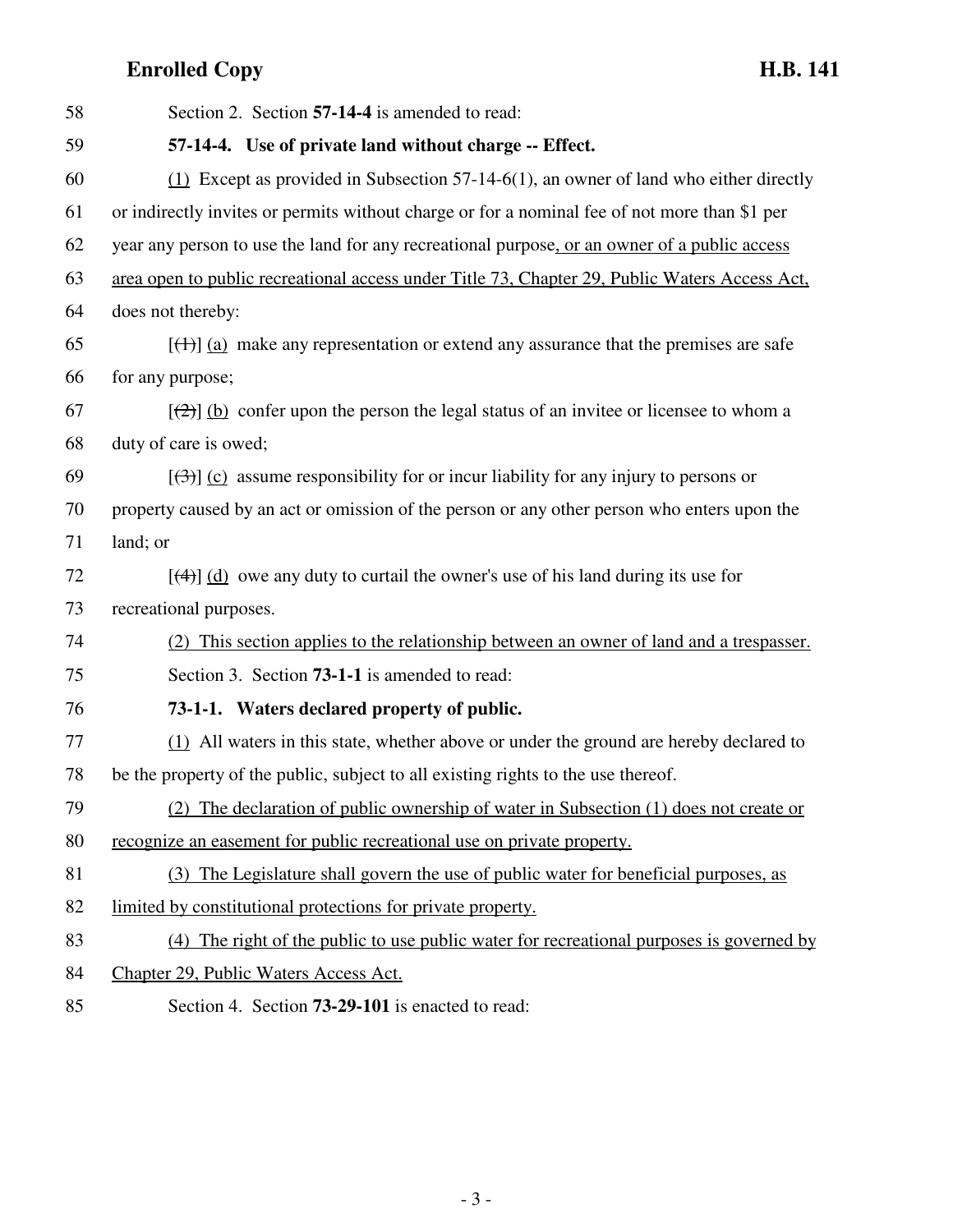| 86  | <b>CHAPTER 29. PUBLIC WATERS ACCESS ACT</b>                                                      |
|-----|--------------------------------------------------------------------------------------------------|
| 87  | <b>Part 1. General Provisions</b>                                                                |
| 88  | 73-29-101. Title.                                                                                |
| 89  | This chapter is known as the "Public Waters Access Act."                                         |
| 90  | Section 5. Section <b>73-29-102</b> is enacted to read:                                          |
| 91  | 73-29-102. Definitions.                                                                          |
| 92  | As used in this chapter:                                                                         |
| 93  | (1) "Division" means the Division of Wildlife Resources.                                         |
| 94  | (2) "Floating access" means the right to access public water flowing over private                |
| 95  | property for floating and fishing while floating upon the water.                                 |
| 96  | (3) "Impounded wetlands" means a wetland or wetland pond that is formed or the level             |
| 97  | of which is controlled by a dike, berm, or headgate that retains or manages the flow or depth of |
| 98  | water, including connecting channels.                                                            |
| 99  | (4) "Navigable water" means a water course that in its natural state without the aid of          |
| 100 | artificial means is useful for commerce and has a useful capacity as a public highway of         |
| 101 | transportation.                                                                                  |
| 102 | (5) "Private property to which access is restricted" means privately owned real                  |
| 103 | property:                                                                                        |
| 104 | (a) that is cultivated land, as defined in Section $23-20-14$ ;                                  |
| 105 | $(b)$ that is:                                                                                   |
| 106 | (i) properly posted, as defined in Section $23-20-14$ ;                                          |
| 107 | (ii) posted as described in Subsection $76-6-206(2)(b)(iii)$ ; or                                |
| 108 | (iii) posted as described in Subsection $76-6-206.3(2)(c)$ ;                                     |
| 109 | (c) that is fenced or enclosed as described in:                                                  |
| 110 | (i) Subsection 76-6-206(2)(b)(ii); or                                                            |
| 111 | (ii) Subsection 76-6-206.3(2)(b); or                                                             |
| 112 | (d) that the owner or a person authorized to act on the owner's behalf has requested a           |
| 113 | person to leave as provided by:                                                                  |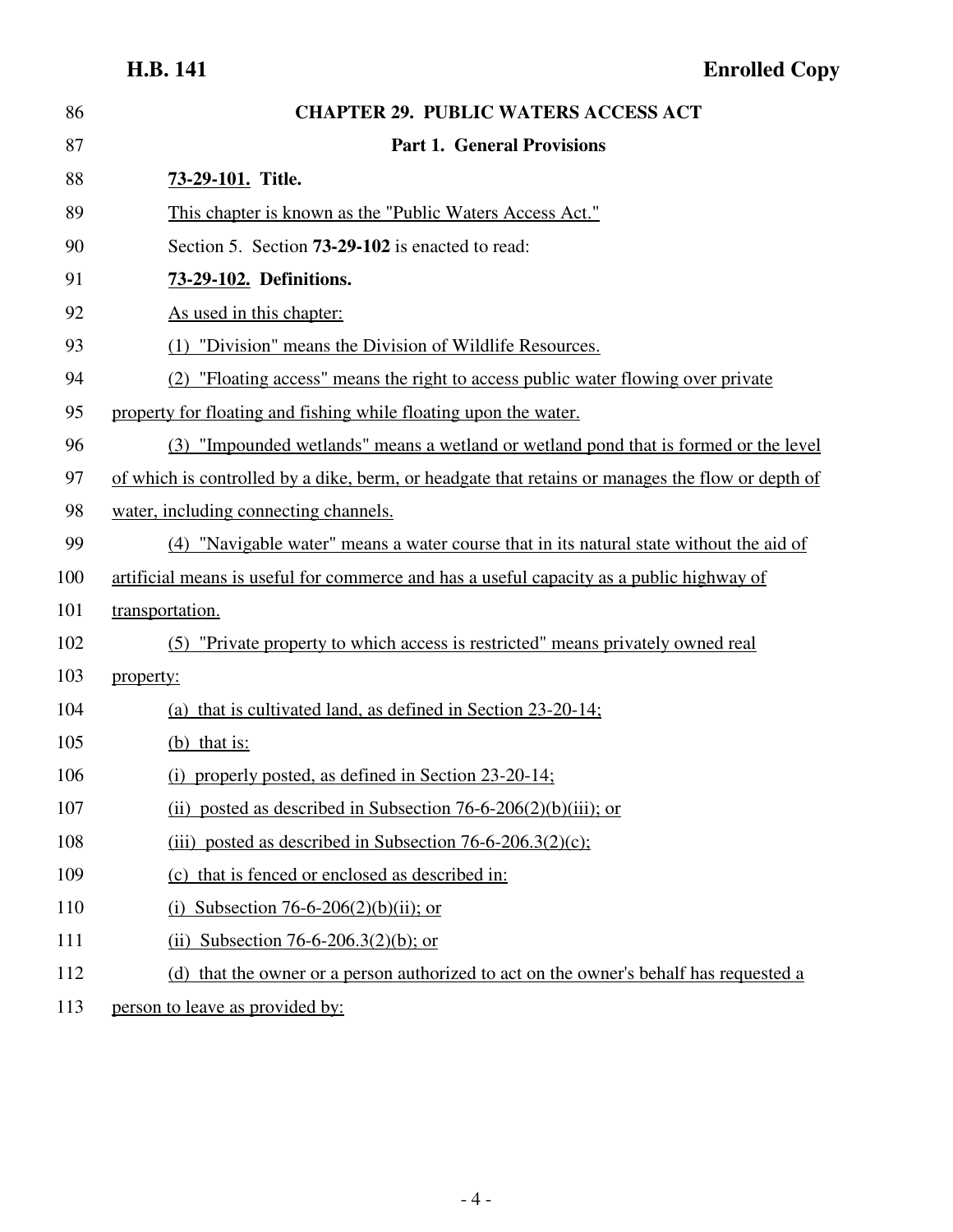| 114 | (i) Section $23-20-14$ ;                                                                  |
|-----|-------------------------------------------------------------------------------------------|
| 115 | (ii) Subsection 76-6-206(2)(b)(i); or                                                     |
| 116 | (iii) Subsection 76-6-206.3(2)(a).                                                        |
| 117 | "Public access area" means the limited part of privately owned property that:<br>(6)      |
| 118 | (a) lies beneath or within three feet of a public water or that is the most direct, least |
| 119 | invasive, and closest means of portage around an obstruction in a public water; and       |
| 120 | (b) is open to public recreational access under Section 73-29-203; and                    |
| 121 | (c) can be accessed from an adjoining public assess area or public right-of-way.          |
| 122 | (7) "Public recreational access" means the right to engage in recreational access         |
| 123 | established in accordance with Section 73-29-203.                                         |
| 124 | (8) (a) "Public water" means water:                                                       |
| 125 | (i) described in Section $73-1-1$ ; and                                                   |
| 126 | flowing or collecting on the surface:<br>(ii)                                             |
| 127 | (A) within a natural or realigned channel; or                                             |
| 128 | (B) in a natural lake, pond, or reservoir on a natural or realigned channel.              |
| 129 | (b) "Public water" does not include water flowing or collecting:                          |
| 130 | on impounded wetland;<br>(i)                                                              |
| 131 | (ii) on a migratory bird production area, as defined in Section 23-28-102;                |
| 132 | (iii) on private property in a manmade:                                                   |
| 133 | (A) irrigation canal;                                                                     |
| 134 | (B) irrigation ditch; or                                                                  |
| 135 | (C) impoundment or reservoir constructed outside of a natural or realigned channel; or    |
| 136 | (iv) on a jurisdictional wetland described in 33 C.F.R. 328.3.                            |
| 137 | (9) (a) "Recreational access" means to use a public water and to touch a public access    |
| 138 | area incidental to the use of the public water for:                                       |
| 139 | (i) floating;                                                                             |
| 140 | $(ii)$ fishing; or                                                                        |
| 141 | (iii) waterfowl hunting conducted:                                                        |

- 5 -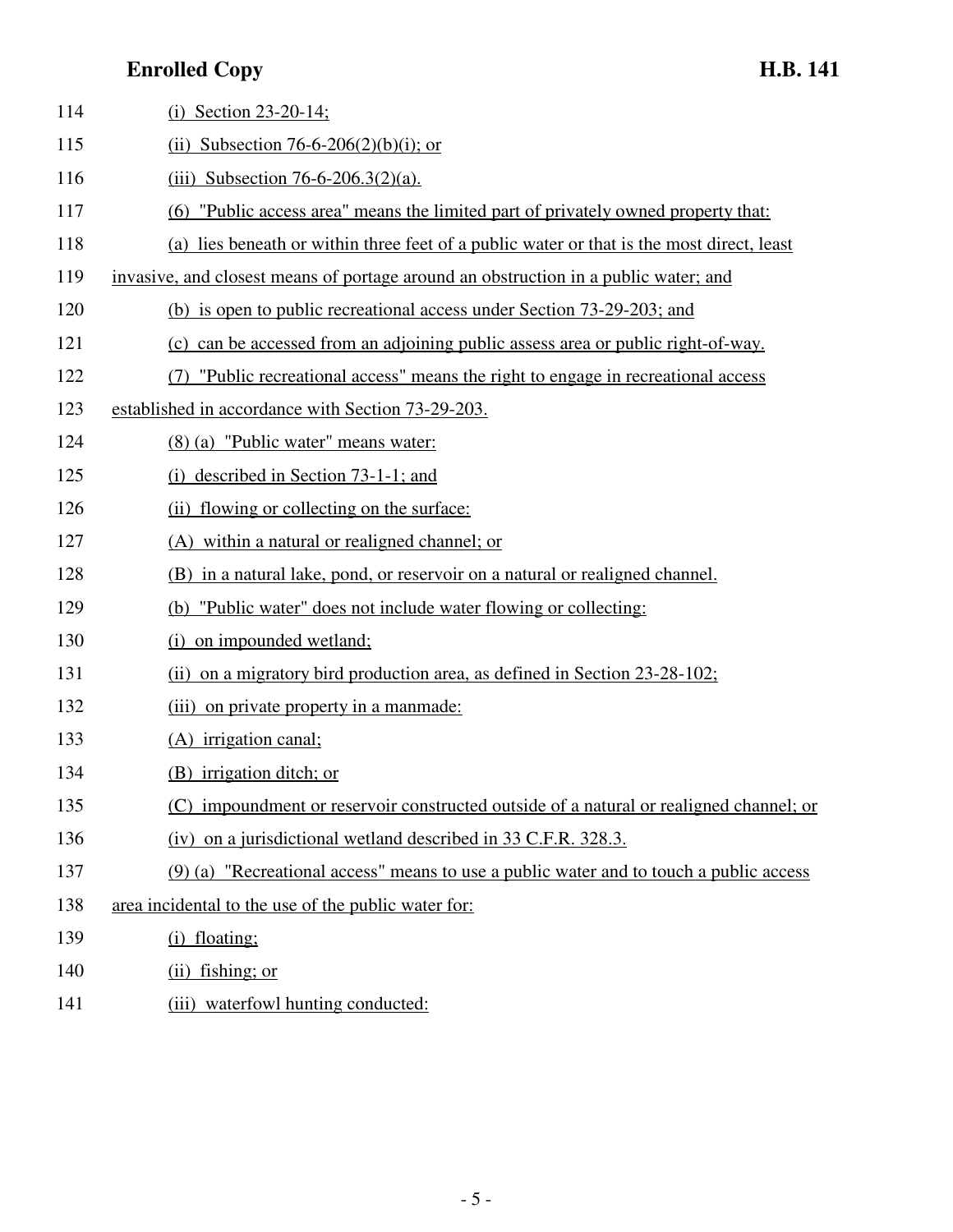- 142 (A) in compliance with applicable law or rule, including Sections 23-20-8, 73-29-203, 143 and 76-10-508; and 144 (B) so that the individual who engages in the waterfowl hunting shoots a firearm only 145 while within a public access area and no closer than 600 feet of any dwelling. 146 (b) "Recreational access" does not include: 147 (i) hunting, except as provided in Subsection (9)(a)(iii); 148 (ii) wading without engaging in activity described in Subsection (9)(a); or 149 (iii) any other activity. 150 Section 6. Section **73-29-103** is enacted to read: 151 **73-29-103. Declarations.** 152 The Legislature declares: 153 (1) the Utah Constitution's specific private property protections, including recognition 154 of the inalienable right to acquire, possess, and protect property and the prohibition on taking 155 or damaging private property for public use without just compensation, protect against 156 government's broad recognition or grant of a public recreation easement to access or use 157 public water on private property; 158 (2) general constitutional and statutory provisions declaring public ownership of water 159 and recognizing existing rights of use are insufficient to overcome the specific constitutional 160 protections for private property and do not justify inviting widespread unauthorized invasion 161 of private property for recreation purposes where public access has never existed or has not 162 existed for a sufficient period and under the conditions required to support recognition under 163 this chapter; 164 (3) whether, or to what extent, a public easement exists for recreational use of public 165 waters on private property is uncertain after judicial decisions in the cases of *J.J.N.P. Co. v.* 166 *State*, 655 P.2d 1133 (Utah 1982) and *Conatser v. Johnson*, 194 P.3d 897 (Utah 2008), which 167 decisions did not address the constitutional prohibition on taking or damaging private property 168 without just compensation;
	- 169 (4) legislative failure to provide guidance before, coupled with legislative inaction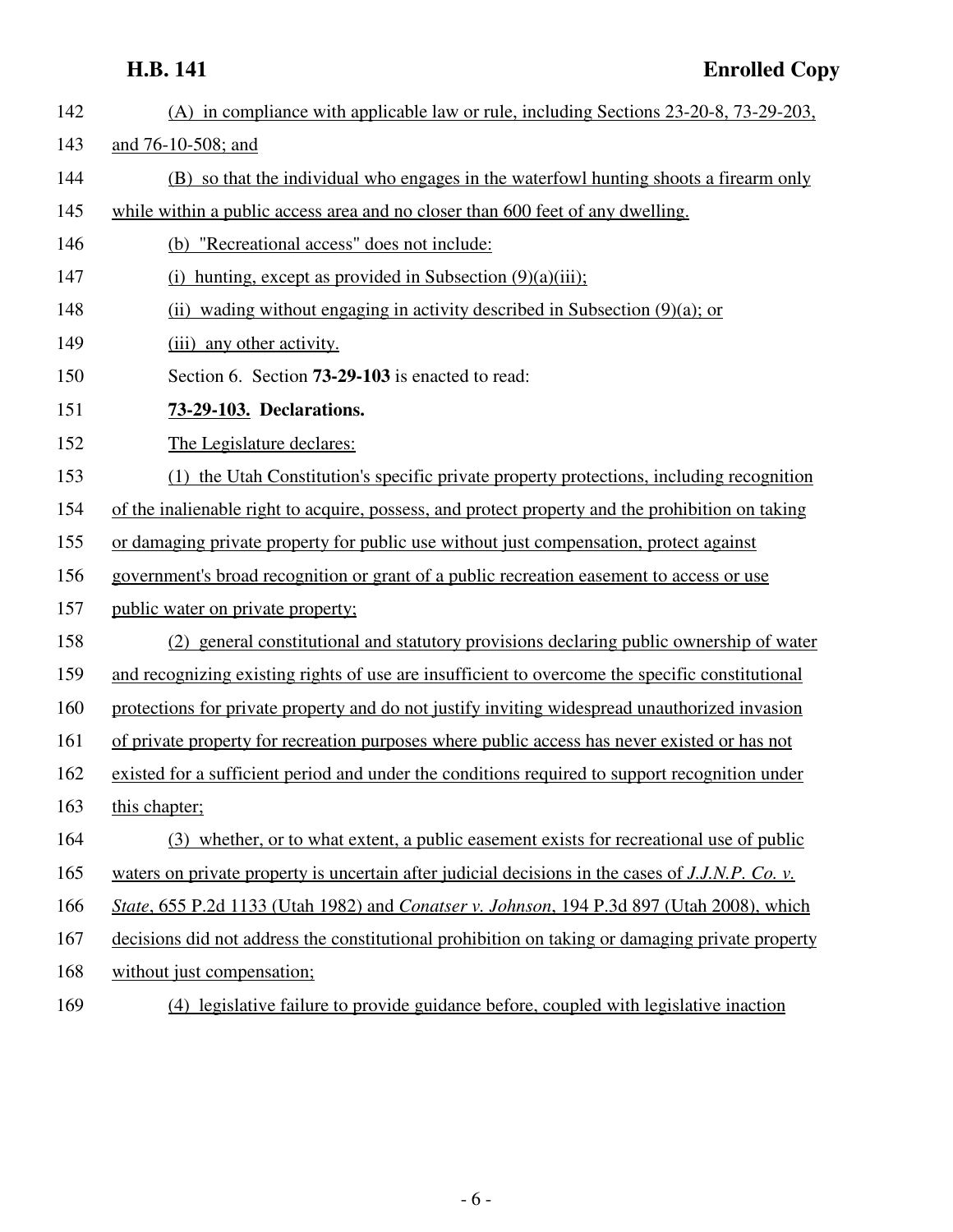| 170 | after the 1982 decision in J.J.N.P. Co. v. State form a compelling foundation for the                   |
|-----|---------------------------------------------------------------------------------------------------------|
| 171 | Legislature to affirm a limited right to float on the water without violating the constitutional        |
| 172 | protections of the underlying private property;                                                         |
| 173 | (5) the real and substantial invasion of private property rights did not occur with                     |
| 174 | recognition of the right to float on water that passes over the land, but with the right, first         |
| 175 | recognized in <i>Conatser v. Johnson</i> , to physically occupy the land for an indeterminate time      |
| 176 | and for a wide range of activities by the public against the owner's will and without just              |
| 177 | compensation;                                                                                           |
| 178 | (6) its intent to foster restoration of the accommodation existing between recreational                 |
| 179 | users and private property owners before the decision in <i>Conatser v. Johnson</i> , affirm a floating |
| 180 | right recognized by the court in J.J.N.P. Co. v. State, and recognize adverse use as a                  |
| 181 | constitutionally sound and manageable basis for establishing a limited right of public                  |
| 182 | recreational access on private property in accordance with this chapter.                                |
| 183 | Section 7. Section <b>73-29-201</b> is enacted to read:                                                 |
|     |                                                                                                         |
| 184 | Part 2. Recreational Access to Public Water                                                             |
| 185 | 73-29-201. General access provisions.                                                                   |
| 186 | (1) The public may use a public water for recreational activity if:                                     |
| 187 | (a) the public water:                                                                                   |
| 188 | (i) is a navigable water; or                                                                            |
| 189 | (ii) is on public property; and                                                                         |
| 190 | (b) the recreational activity is not otherwise prohibited by law.                                       |
| 191 | (2) A person may access and use a public water on private property for any lawful                       |
| 192 | purpose with the private property owner's permission.                                                   |
| 193 | (3) A person may not access or use a public water on private property for recreational                  |
| 194 | purposes if the private property is property to which access is restricted, unless public               |
| 195 | recreational access is established under Section 73-29-203.                                             |
| 196 | Section 8. Section <b>73-29-202</b> is enacted to read:                                                 |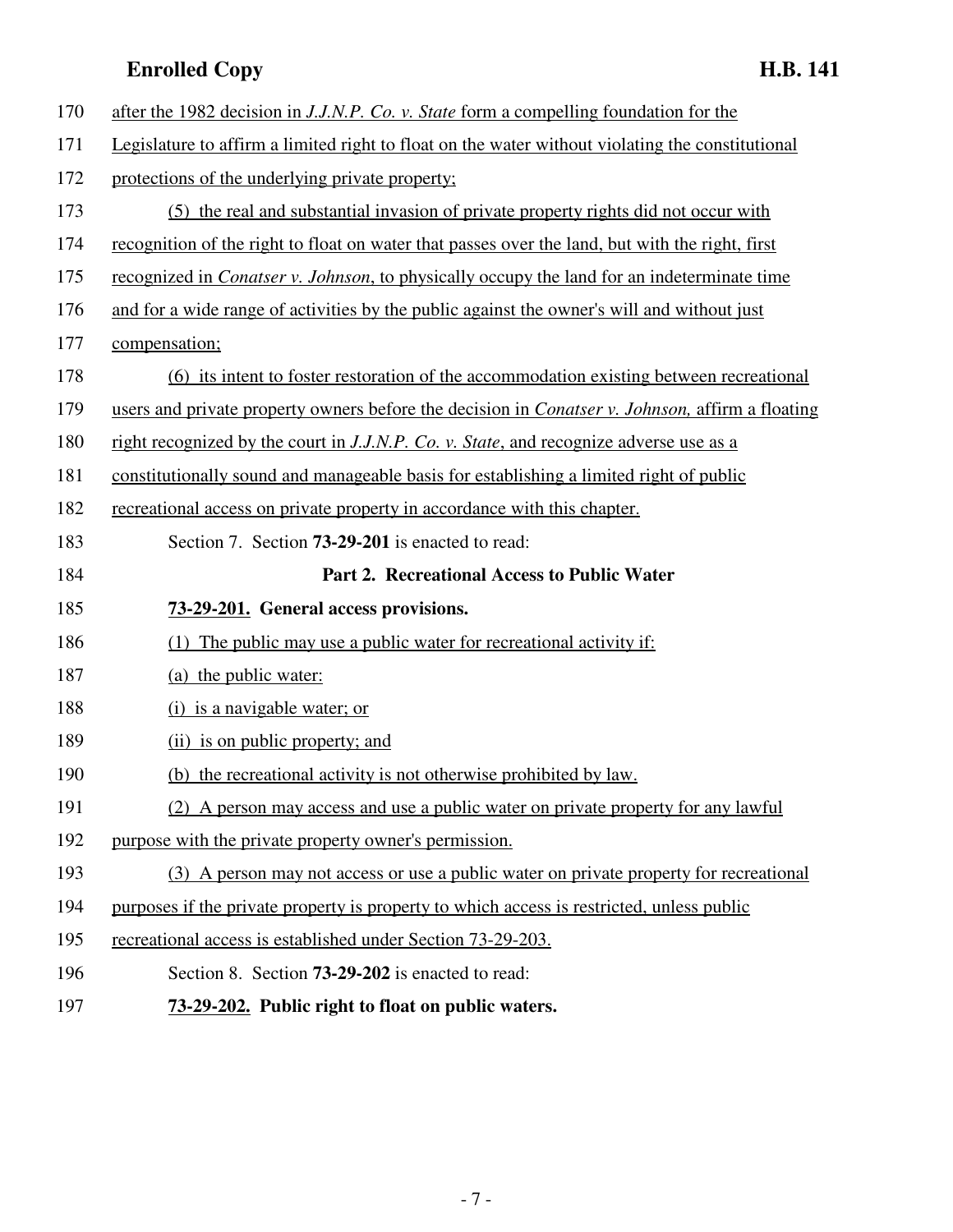| 198 | (1) There is a public right to float on public water that has sufficient width, depth, and  |
|-----|---------------------------------------------------------------------------------------------|
| 199 | flow to allow free passage of the chosen vessel at the time of floating.                    |
| 200 | (2) Subsection (1) includes the right to:                                                   |
| 201 | (a) incidentally touch private property as required for safe passage and continued          |
| 202 | movement;                                                                                   |
| 203 | (b) portage around a dangerous obstruction in the water, if portage is made in a            |
| 204 | manner that is:                                                                             |
| 205 | (i) most direct;                                                                            |
| 206 | (ii) least invasive; and                                                                    |
| 207 | (iii) closest to the water; and                                                             |
| 208 | (c) fish while floating.                                                                    |
| 209 | (3) A person exercising the right this section recognizes:                                  |
| 210 | (a) shall enter and exit the water at a point on public property or private property with   |
| 211 | permission of the owner; and                                                                |
| 212 | (b) may not stop on private property.                                                       |
| 213 | (4) (a) The right this section recognizes does not prevent the establishment of broader     |
| 214 | public recreational access in accordance with this chapter.                                 |
| 215 | (b) Notwithstanding Subsection $(4)(a)$ , the right this section recognizes does not        |
| 216 | establish broader public recreational access.                                               |
| 217 | Section 9. Section <b>73-29-203</b> is enacted to read:                                     |
| 218 | 73-29-203. Establishment of public recreational access.                                     |
| 219 | (1) Public recreational access is established if:                                           |
| 220 | (a) the private property has been used by the public for recreational access requiring      |
| 221 | the use of the public water for a period of at least 10 consecutive years that begins after |
| 222 | September 22, 1982; and                                                                     |
| 223 | (b) the public use has been:                                                                |
| 224 | (i) continuous during the season conducive to the recreational access;                      |
|     |                                                                                             |

225 (ii) open and notorious;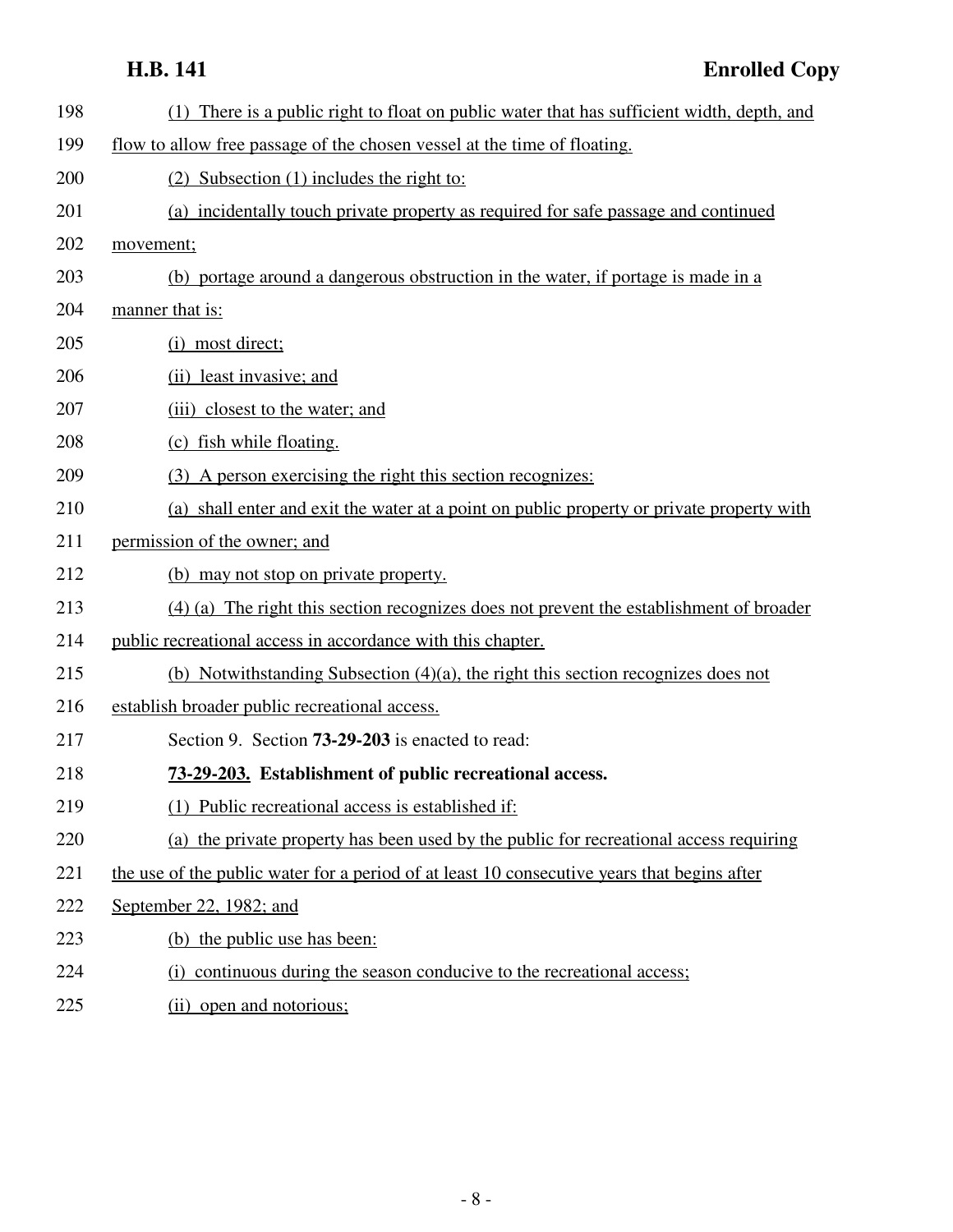| 226 | (iii) adverse; and                                                                                        |
|-----|-----------------------------------------------------------------------------------------------------------|
| 227 | (iv) without interruption.                                                                                |
| 228 | (2) The permissive use of a public water on private property granted by the owner is                      |
| 229 | not an adverse use.                                                                                       |
| 230 | (3) (a) A property owner's overt act intended to interrupt uninvited recreational access                  |
| 231 | is a sufficient interruption to restart any period of use that may have already begun under               |
| 232 | Subsection (1) if the evidence, taken as a whole, shows that the act came to the attention of the         |
| 233 | public or resulted in actual interruption.                                                                |
| 234 | (b) If an overt act is established in a final judgment to have interrupted recreational                   |
| 235 | access, no other person may challenge the existence of the overt act in a subsequent action.              |
| 236 | (4) The extent and nature of the public recreational access permitted under Subsection                    |
| 237 | (1) is determined by the nature of the historical recreational access during the 10 consecutive           |
| 238 | years required under Subsection (1).                                                                      |
| 239 | (5) When a public water is a lake, pond, or reservoir located on a natural stream and                     |
| 240 | on private property, any portion that has been developed or protected for private hunting is not          |
| 241 | subject to public recreational access even though the remainder of the public water qualifies             |
| 242 | for public recreational access under this section.                                                        |
| 243 | (6) A right of public recreational access on private property, established in accordance                  |
| 244 | with this section, may not be closed without authorization of other law.                                  |
| 245 | Section 10. Section <b>73-29-204</b> is enacted to read:                                                  |
| 246 | 73-29-204. Quiet title action.                                                                            |
| 247 | $(1)$ (a) A person, including the division, may file a quiet title action in accordance with              |
| 248 | <u>Title 78B, Chapter 6, Part 13, Quiet Title, to obtain a judicial declaration of the existence of a</u> |
| 249 | right to public recreational access under Section 73-29-203.                                              |
| 250 | (b) The division may intervene in a quiet title action filed in accordance with                           |
| 251 | Subsection (1).                                                                                           |
| 252 | (c) The division may not be compelled to:                                                                 |
| 253 | (i) file a quiet title action; or                                                                         |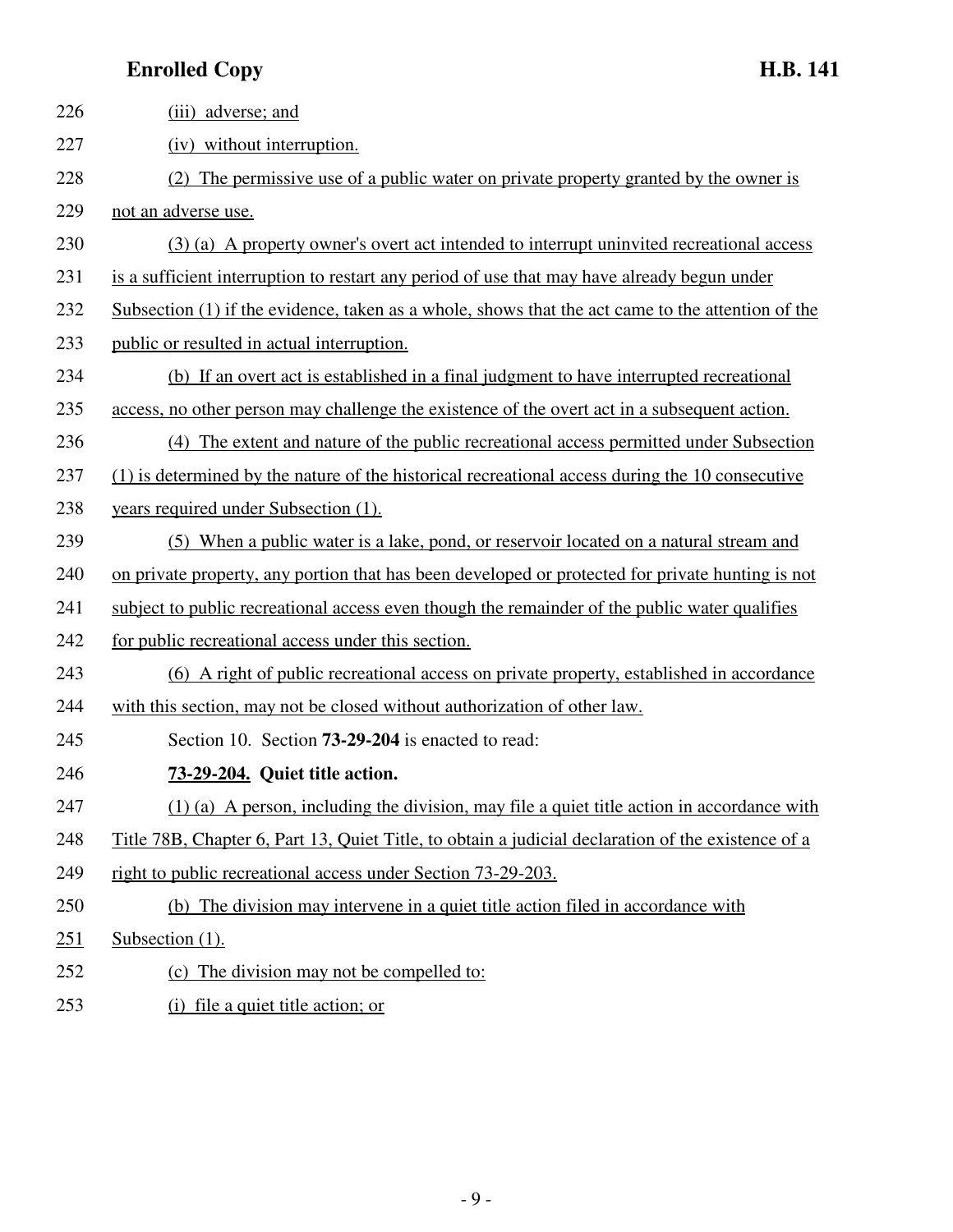### **H.B. 141 Enrolled Copy**

| 254 | (ii) join a quiet title action filed by another person.                                         |
|-----|-------------------------------------------------------------------------------------------------|
| 255 | (2) The claimant in a quiet title action under Subsection (1) shall:                            |
| 256 | (a) name the property owner of record as a party; and                                           |
| 257 | (b) notify the division of the suit by certified mail no later than 20 days after the day       |
| 258 | on which the quiet title action is filed.                                                       |
| 259 | (3) Within five days after receiving notice in accordance with Subsection (2)(b), the           |
| 260 | division shall post notice of a quiet title action under this section on its Internet website.  |
| 261 | (4) A quiet title action under this section shall be commenced within four years after          |
| 262 | the day on which a period of prescriptive use ceases.                                           |
| 263 | (5) The burden of proof for a quiet title action under this section is on the claimant to       |
| 264 | prove the existence of a right to public recreational access or floating access under Section   |
| 265 | 73-29-203 by clear and convincing evidence.                                                     |
| 266 | (6) A quiet title action under this section is limited to a declaration concerning the          |
| 267 | property and property owner joined in the action.                                               |
| 268 | (7) (a) Multiple claimants and multiple property owners may be included in a quiet              |
| 269 | title action concerning public water common to the property owners.                             |
| 270 | (b) In a case with multiple property owners, the court shall make a separate finding            |
| 271 | concerning each property owner included in the action.                                          |
| 272 | (8) A final judgment on the merits that a piece of private property is not subject to           |
| 273 | public recreational access:                                                                     |
| 274 | (a) is binding; and                                                                             |
| 275 | (b) may not be challenged in subsequent litigation.                                             |
| 276 | The court may award attorney fees and costs in an action under this section if the<br>(9)       |
| 277 | court finds that the losing party's arguments lack a reasonable basis in law or fact.           |
| 278 | Section 11. Section <b>73-29-205</b> is enacted to read:                                        |
| 279 | 73-29-205. Injunctive relief.                                                                   |
| 280 | The owner of private property may obtain injunctive relief against a person who,                |
| 281 | without permission, enters, remains, or persists in an effort to enter or remain on the owner's |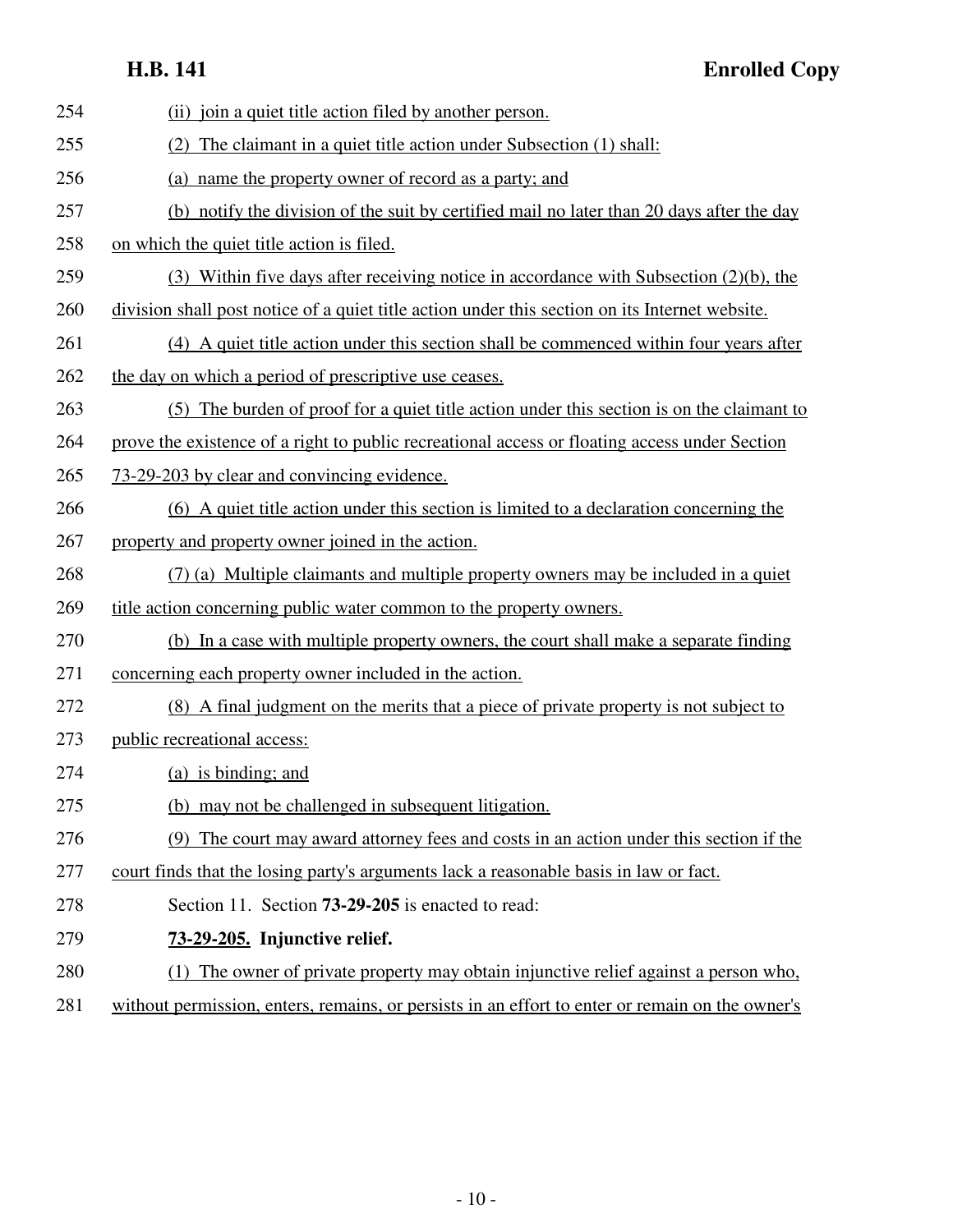| 282 | property for recreational use of public water other than use in accordance with Sections        |
|-----|-------------------------------------------------------------------------------------------------|
| 283 | 73-29-202 and 73-29-203, when effective.                                                        |
| 284 | (2) An injunction under this section is in addition to any remedy for trespass.                 |
| 285 | (3) The existence of an easement under Section 73-29-203 is a defense in an action for          |
| 286 | injunctive relief under this section or a claim of trespass under other law.                    |
| 287 | (4) If a person against whom an injunction is sought, or a person charged with                  |
| 288 | trespass, establishes by clear and convincing evidence the existence of an easement for defense |
| 289 | purposes, as described in Subsection (3), the establishment of the existence of the easement    |
| 290 | applies only to the defense and does not constitute a judicial declaration of the easement's    |
| 291 | existence for another purpose.                                                                  |
| 292 | (5) If an owner obtains an injunction against a person under this section, the                  |
| 293 | injunction does not serve as a declaration that there is no public easement on the owner's      |
| 294 | property.                                                                                       |
| 295 | (6) The court may award attorney fees and costs in an action under this section if the          |
| 296 | court finds that the losing party's arguments lack a reasonable basis in law or fact.           |
| 297 | Section 12. Section <b>73-29-206</b> is enacted to read:                                        |
| 298 | 73-29-206. Effect of chapter on other uses and restrictions -- Required acts.                   |
| 299 | (1) Nothing in this chapter affects the right of the public to use public water for public      |
| 300 | recreational access, including the touching of the bed beneath the public water if:             |
| 301 | (a) the bed beneath the public water is public property; or                                     |
| 302 | (b) the bed beneath the public water is private property to which access is not                 |
| 303 | restricted.                                                                                     |
| 304 | (2) A person using a public water for public recreational access is subject to any other        |
| 305 | restriction lawfully placed on the use of the public water by a governmental entity with        |
| 306 | authority to restrict the use of the public water.                                              |
| 307 | (3) Nothing in this chapter limits or enlarges any right granted by express easement.           |
| 308 | (4) When leaving a public access area, a person shall remove any refuse or tangible             |
| 309 | personal property the person brought into the public access area.                               |